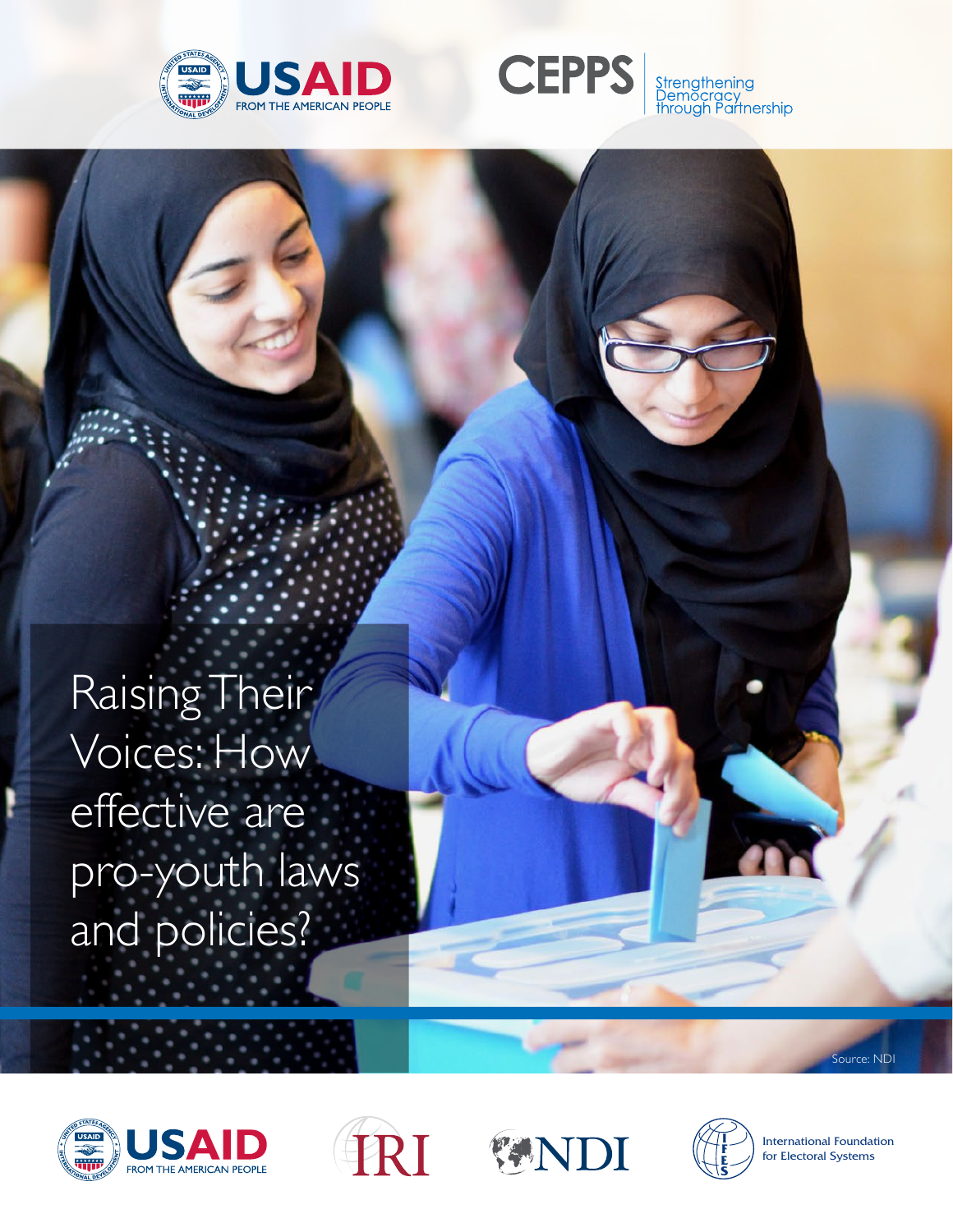Source: IFES

# **EXECUTIVE SUMMARY**

# Introduction

National governments, international donors, and domestic youth stakeholders are increasingly advocating for, and adopting, pro-youth legal and political participatory mechanisms, ostensibly to encourage youth civic and political engagement and respond to a sense of political marginalization among key demographic groups. Advocates of these measures expect that increased youth engagement will result in better policy outcomes across a range of issues that affect young people. To date, however, there has been relatively little empirical research on whether and how these mechanisms actually improve the quality or quantity of youth engagement. Moreover, youth are possibly gravitating to other forms of political participation, for example using social media and other online platforms to engage in decision-making processes.

This report begins to fill that gap by analyzing the effect on youth engagement of four specific pro-youth legal and political mechanisms: national youth policy strategies, reducing minimum ages for voting and candidacy, youth quotas, and political party youth wings. Our research on these participatory mechanisms suggests mixed results for substantive youth engagement.

## **CORE RESEARCH PROBLEM**

Despite constituting a large portion of electorates around the world, on average, youth participate in political and civic life at lower rates than older age cohorts. Pro-youth legal instruments (e.g. lowering age restrictions to vote), intra-party policies (e.g. party youth wings), and other public measures (e.g. adoption of national youth policies) are tactics increasingly employed by governments, political parties, and other electoral stakeholders to encourage youth engagement. However, as these actors, including international funders, evaluate their investment in these approaches, they lack empirical evidence on the efficacy of legal instruments, intra-party policies, and public measures in promoting youth engagement.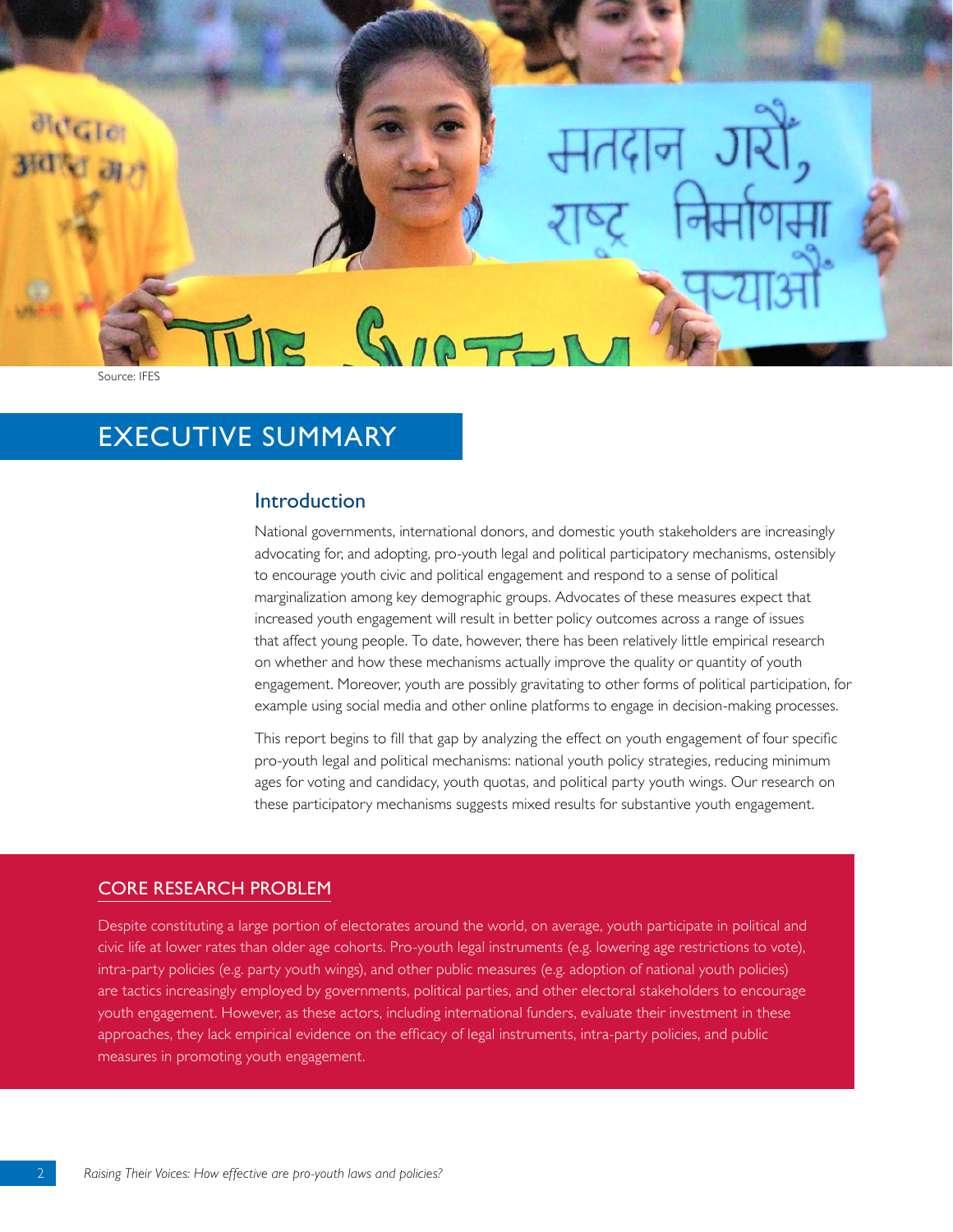## **SUMMARY FINDINGS OF RESEARCH**

- There was no evidence from any of the cases reviewed that national youth policy strategies improved long-term youth civic and political engagement beyond an initial cooperative development process.
- On the other hand, the available evidence suggests that lowering the minimum age of candidacy results in more youth holding office, and lowering the minimum age of voting tends to increase youth voter turnout, even beyond youth voters' first elections.
- Youth quotas can increase the quantity of youth in elected bodies but must be accompanied by a holistic strategy to support meaningful youth engagement within those institutions.
- Finally, youth political party wings can increase the quantity of youth members of political parties, but the quality of that participation depends on local context, including the underlying nature of the political system. Youth wings can either provide a constructive formative political experience, or can mobilize youth for violence or patronage, depending on the goals of political elites.

# **National Youth Policy Strategies**

Ideally, national youth policy strategies facilitate youth political and civic engagement by prioritizing youth issues across state agencies and policy sectors; by helping state officials and agencies coordinate policies and programs across sectors; by encouraging state agencies to allocate financial, human, and material resources to youth policy programs; by kick-starting youth engagement through an initial policy development process; and by helping governments signal commitment to the values and interests of youth and youth advocates.

Often, however, implementation failures impede these functions. In all the cases we analyzed, including Colombia, Georgia, Kenya, Mongolia, and Morocco, the development of a national youth policy strategy suffered from similar implementation challenges. Common issues surrounding implementation included a failure to allocate resources, redundancy of state agencies, a lack of accountability, limited technical capacity, and a lack of political incentives for implementation.

#### **KEY RECOMMENDATION**

The incentives for governments to develop national youth policy strategies may not necessarily encourage implementation of that strategy. Donors, implementers, and local partners should encourage accountability by pushing for action plans and for monitoring and evaluation benchmarks, and strengthen inter-agency coordination with relevant ministries for more effective commitment of budget resources prior to the adoption of the strategy. Sustained engagement from development through implementation can help ensure a national youth policy strategy performs its key functions and fulfills its objectives.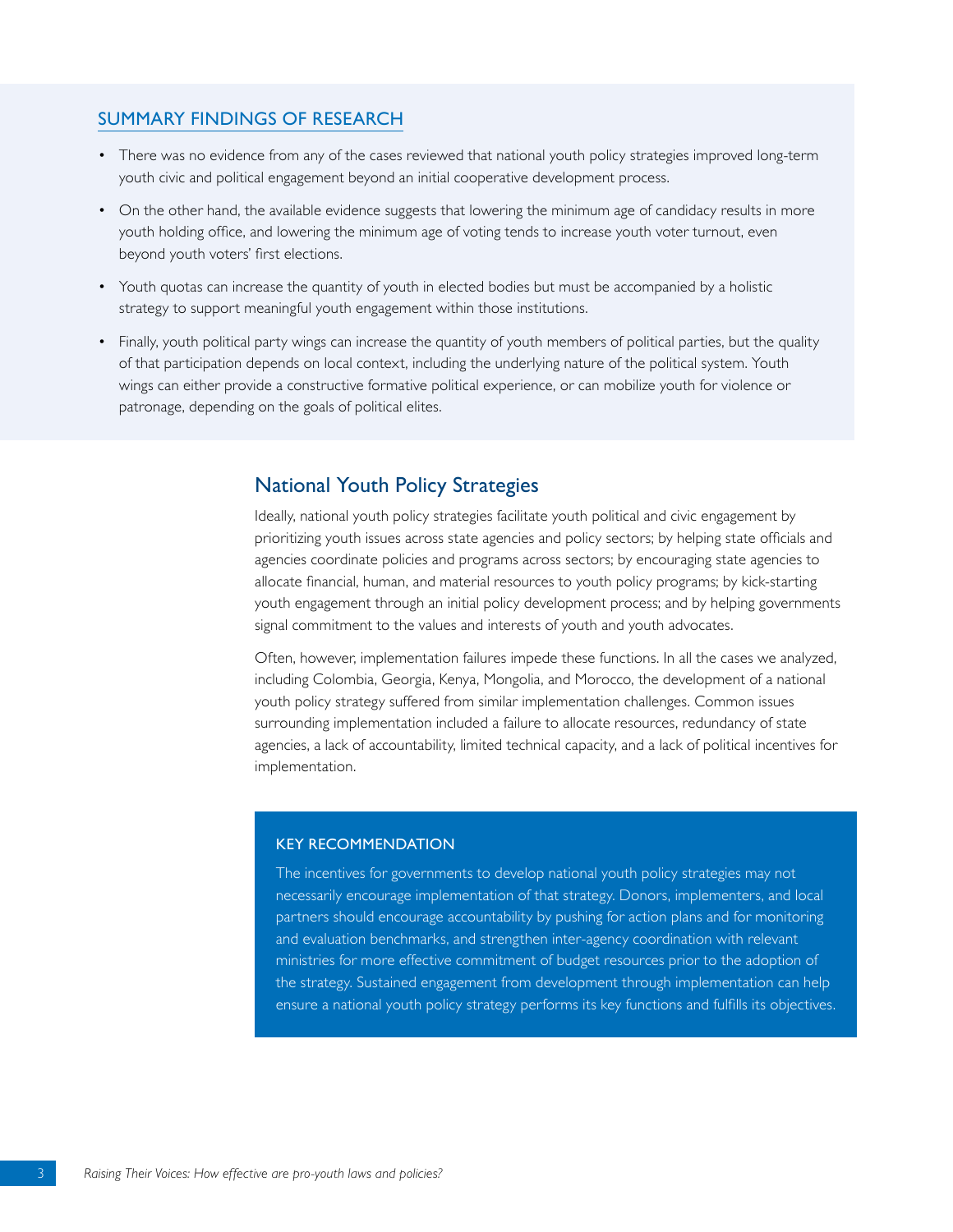# Minimum Ages for Voting and Candidacy

Efforts to lower minimum eligibility ages for voting and running for office fall primarily into two lines of argumentation. First, rights-based arguments contend that formal political participation through voting or holding office are fundamental human rights that should not be unreasonably denied to younger citizens. Utility-based arguments, on the other hand, contend that enfranchising and empowering younger citizens provides observable benefits to youth and to society as a whole. Our research suggests that lowering these minimum eligibility ages can indeed increase youth voter turnout and representation, but that there is insufficient evidence to conclude that this increased representation improves policy outcomes.

#### **KEY RECOMMENDATION**

In countries where there is local initiative to lower voting ages below 18, comparative examples should be used to inform legal framework reform efforts, including the option of lowering the voting age for only subnational elections. Efforts to lower minimum voting and candidate ages should be accompanied by civic education programs that build political literacy and should be designed to reduce discrepancies in participation rates among youth from marginalized groups. For national and subnational elected positions, candidate eligibility ages should align more closely with the age of voter enfranchisement.

## **Youth Quotas**

Elected bodies and political parties around the world have adopted youth quotas to achieve several distinct goals: to appeal to young voters, to mitigate political violence, or to increase substantive youth engagement in decision-making. If well-designed, youth quotas can increase the number of youth elected to office, but quotas alone do not guarantee substantive representation of youth. Youth quotas must be accompanied by holistic strategies to empower young office holders to participate meaningfully once elected.

#### **KEY RECOMMENDATION**

Youth quotas have the potential to result in a greater number of youth elected when they are numerically significant and enforceable. Proponents of youth quotas should address acknowledged barriers to youth participation that prevent youth candidates from different backgrounds from competing for office and ensure that quotas recognize youth as a cross-cutting identity. Adoption of youth quotas in representative bodies should account for formal and informal barriers to meaningful youth participation within those institutions, including technical expertise, political financing, and existing networks of influence.